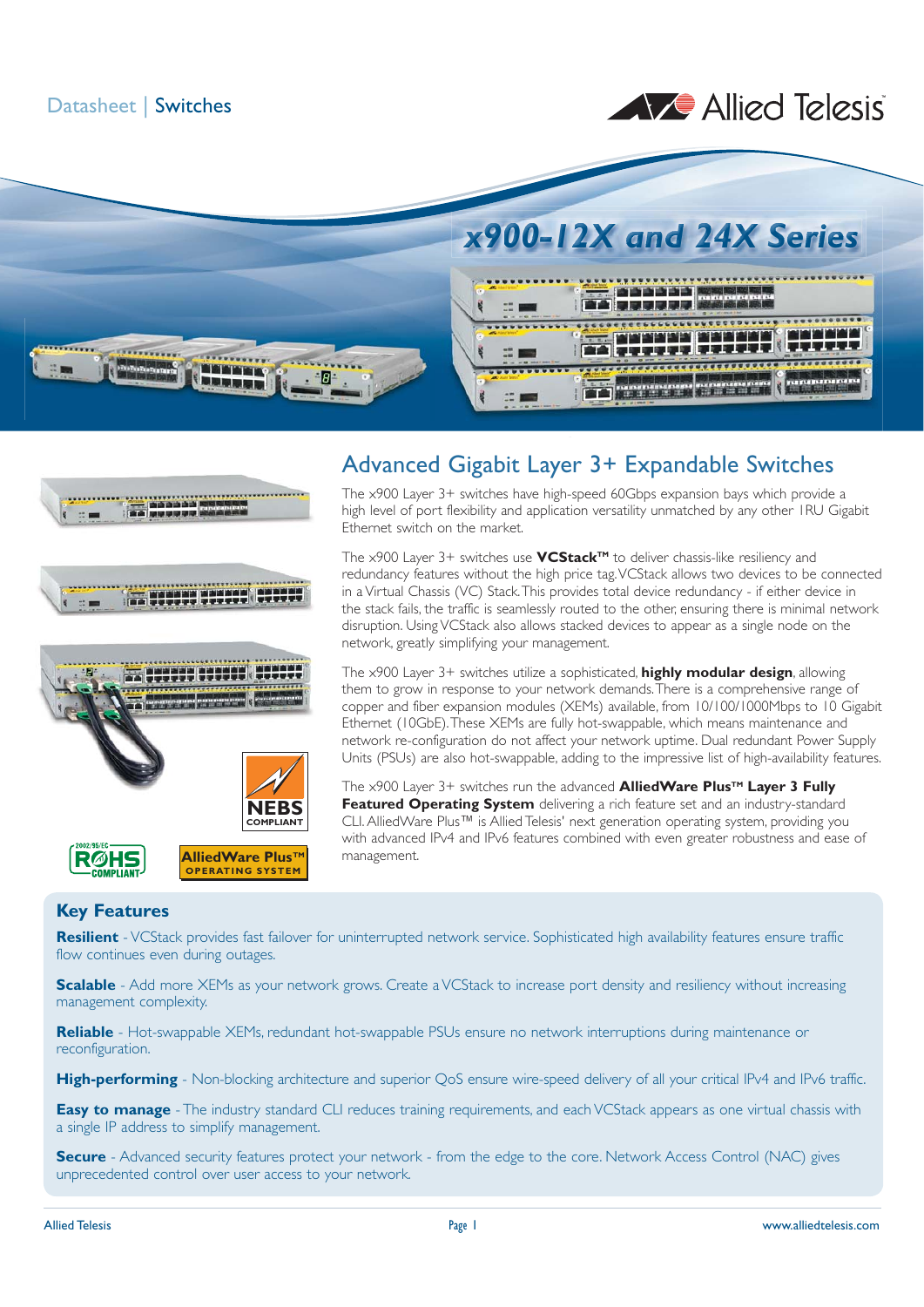#### **Resilient**

VCStack provides fast failover for uninterrupted network service. High availability features ensure traffic flow continues even during outages.

#### **VCStack**

Create a VCStack with two units using the XEM-STK. Each XEM can provide 60Gbps of stacking bandwidth. VCStack provides a highly available system where network resources are spread out across stacked units, reducing the impact if one of the stacked units fails. Aggregate switch ports on different units across the stack to provide excellent high availability.

#### **Control Plane Prioritization (CPP)**

Ensure maximal performance and prevent network outages with CPP. CPP prevents the Control Plane from becoming flooded in the event of a network storm or Denial of Service (DoS) attack.

### **Scalable**

#### Add more XEMs as your network grows. Add more devices to a VCStack to increase port density and resiliency without increasing management complexity.

Our high speed XEMs provide both copper and fiber connectivity, delivering the ultimate in flexibility. XEM options are:

- $\bullet$  AT-XEM-IXP I  $\times$  IOGbE (XFP)
- AT-XEM-12S 12 x 100/1000BASE-X SFP ports
- AT-XEM-12T 12 x 10/100/1000BASE-T (RJ-45) ports
- AT-XEM-STK Stacking

XEMs are also compatible with the SwitchBlade x908 Advanced Layer 3 Modular Switch. All XEMs provide non-blocking performance. XEMs are ideal for aggregating gigabit to the desktop or for gigabit uplinks from Fast Ethernet switches.

### **Reliable**

Hot-swappable XEMs, redundant hot-swappable PSUs and replaceable fans ensure no network interruptions during maintenance or reconfiguration.

10GbE expansion modules and hotswappable XFPs provide high-speed, highcapacity fiber uplinks, with the option of either 10Gbps or 20Gbps uplink capacity to the network core.

The x900 Layer 3+ switches operate with one PSU - installing a second PSU provides redundancy. Internal PSUs eliminate the need for an external Redundant Power Supply (RPS) that occupies valuable rack space. Built-in redundancy guarantees the continued delivery of essential services.

The x900 switches also feature front-to-back cooling, maximising their reliability.

#### **High-performing**

Non-blocking architecture and superior QoS ensure wire-speed delivery of all your critical IPv4 and IPv6 traffic.

#### **Ethernet Protected Switched Rings (EPSR)**

EPSR and 10 GbE modules allow several x900-24X switches to form a protected ring with 50ms failover.This feature is perfect for high performance at the core of enterprise or provider access networks.

#### **Wire speed switching**

The x900 Layer 3+ switches have fully non-blocking switching on all ports, so IPv4 Layer 2 switching and Layer 3 routing occur at wire speed. This is ideal for high-end server deployments, and when aggregating gigabit connections.

#### **Aggregation at Layer 2 and Layer 3**

A large L3 route table provides support for thousands of IP interfaces, essential when aggregating complex IP networks.

#### **Industry-leading Quality of Service (QoS)**

Comprehensive low-latency wire-speed QoS provides flow-based traffic management with full classification, prioritization, traffic shaping and min/max bandwidth profiles. Enjoy boosted network performance and guaranteed delivery of business-critical Ethernet services and applications. Time-critical services like voice and video applications take precedence over non-essential services like file downloads, maintaining responsiveness of Enterprise applications. Unmatched QoS accuracy is achieved with a bandwidth limit resolution down to 1Kbps, which is ideal for precise control of Enterprise desktop-based VoIP applications.

#### **Easy to manage**

The industry standard CLI reduces training requirements, and each VCStack appears as one virtual chassis with a single IP address to simplify management.

The x900 Layer 3+ switches run the advanced AlliedWare Plus™ Layer 3 Fully Featured Operating System delivering a rich feature set and an industrystandard CLI.

Using VCStack allows stacked devices to appear as a single node on the network, greatly simplifying your management.

Administrators can choose from a range of secure remote management options including SNMPv3 and SSH.

Triggers automatically run user-defined scripts when specified events occur.

Loop Protection detects and warns you if a network loop occurs. You can also specify remedial action, such as shutting down the affected ports.

#### **Secure**

Advanced security features protect your network - from the edge to the core.

#### **802.1x User Authentication**

The x900 Layer 3+ switches have 802.1x user authentication. This is essential for Enterprise networks needing to prevent intruders from accessing their network. Other security features include Private VLANs.

#### **Network Access Control (NAC)**

NAC allows for unprecedented control over user access to the network, in order to mitigate threats to network infrastructure. The x900 Layer 3+ switches support NAC by using 802.1x port-based authentication in partnership with standards-compliant dynamic VLAN assignment to enable a user's adherence to the network's security policies to be assessed and authentication either granted or remediation offered.

Allied Telesis NAC also supports alternatives to 802.1x port-based authentication, such as web authentication to enable guest access, and MAC authentication for end points that do not have an 802.1x supplicant. Furthermore, if multiple users share a port then multi-authentication can be used and a Guest VLAN (also known as Default VLAN) can be configured to provide a catch-all for users without an 802.1x supplicant. As well as supporting a RADIUS client for remote authentication, the x900 Layer 3+ switches have a built-in RADIUS server for local authentication.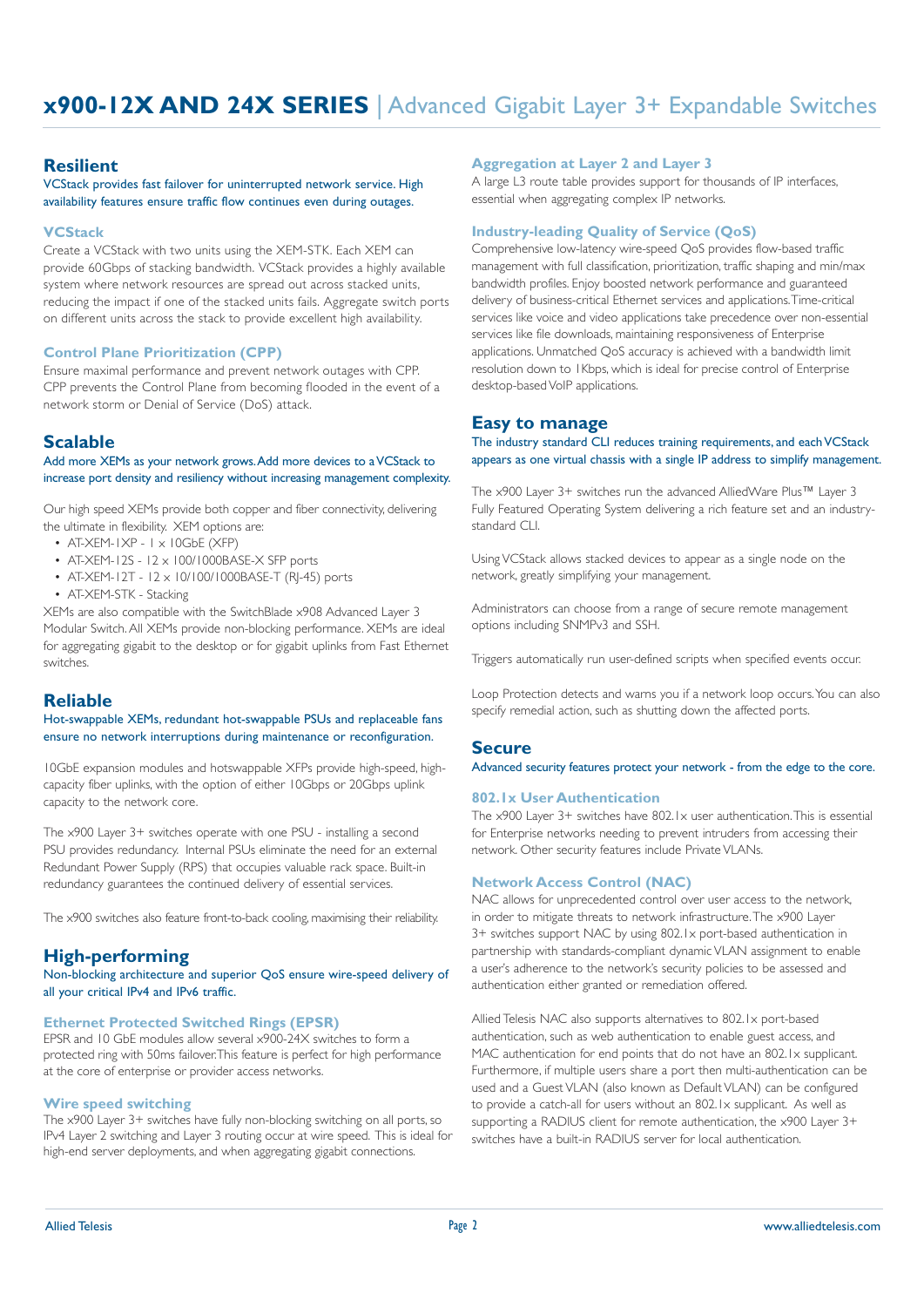

Diagram 1: Resilient Core

### Virtual Chassis Stacking (VCStack) - Resiliency and Stability

Today's enterprises rely on Information Technology resources and applications to access business-critical information, and for day-to-day work. A high-availability infrastructure is now of paramount importance, starting with a resilient network core. The Allied Telesis expandable x900 series switches provide the ideal solution without the expense of a full chassis.

Using Virtual Chassis Stacking (VCStack) at the core of your network allows multiple switches to appear as a single virtual chassis. In normal operation, this virtual chassis acts as a single switch, simplifying management.

The above diagram shows link aggregation between the core VCStack and the edge switches. With link aggregation across ports on different virtual chassis members, there is no perceptible disruption in the case of a link failure, and the full bandwidth of the network is available.

VCStack and link aggregation provide a solution where network resources are spread across the virtual chassis members, ensuring device and path resiliency. Virtualization of the network core ensures access to information when you need it.

With the benefits of high availability, increased capacity and ease of management, VCStack makes networking reliable and simple.

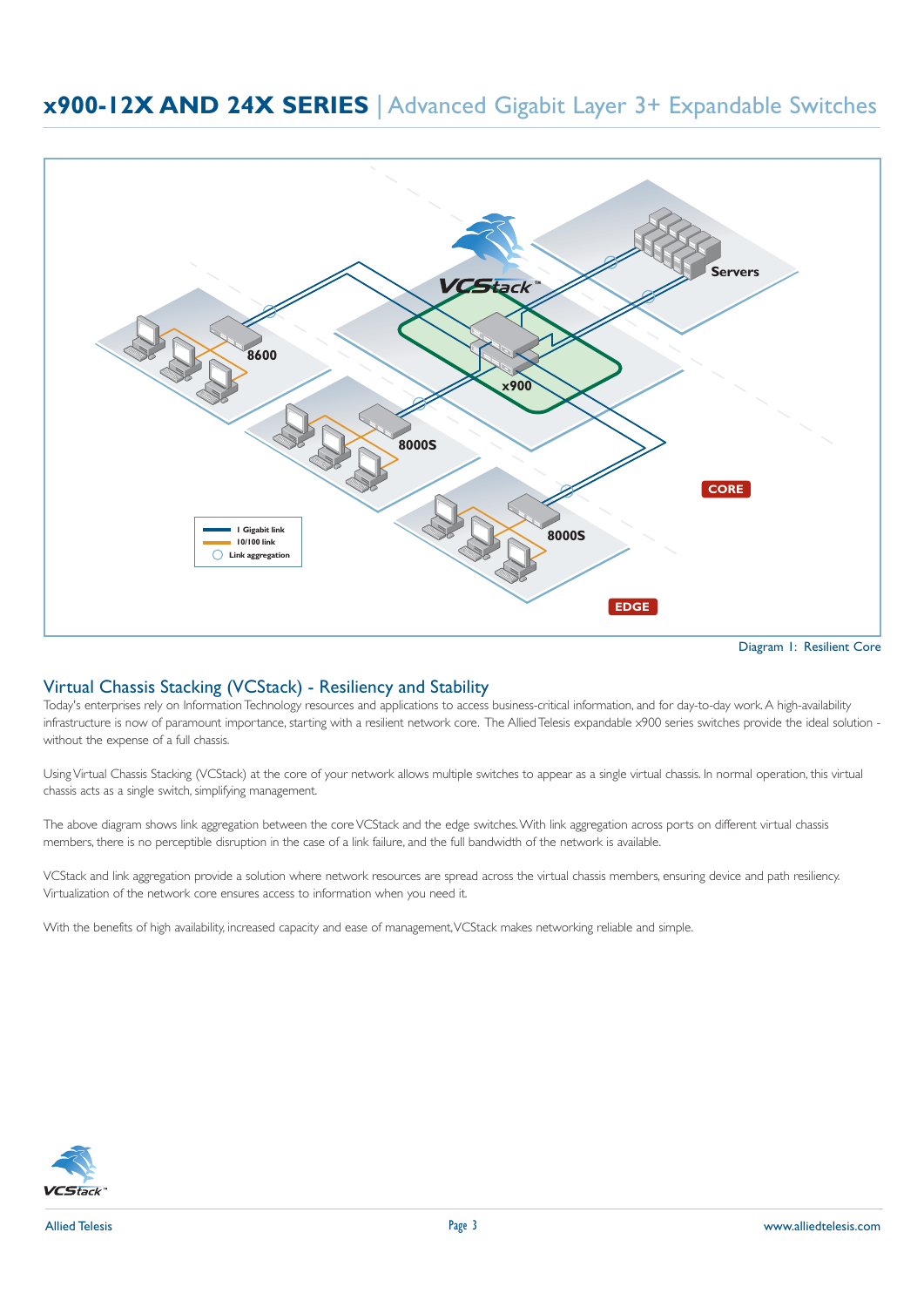

### Ethernet Protection Switching Ring (EPSR) - Resiliency and Fault Tolerance

The increased convergence of services and applications in the enterprise has led to increasing demand for highly available networks with minimal downtime. High bandwidth is also required for the multiple applications simultaneously using the network. Real-time applications like surveillance, video streaming and voice over IP (VoIP) are used right alongside data and Internet access.

When you want a high-performing, resilient network for your enterprise core, using EPSR with the Allied Telesis SwitchBlade x908 and x900 series switches provides the ideal solution. EPSR creates a high-speed resilient ring that can utilize today's maximum Ethernet standard of 10Gbps, and provide extremely fast failover between nodes. EPSR enables rings to recover within as little as 50ms, preventing a node or link failure from affecting customer experience, even with demanding applications such as IP telephony and video monitoring.

The above diagram shows a corporate network based on a central EPSR ring. The inclusion of Allied Telesis Virtual Chassis Stacking (VCStack) technology at the core of the network adds a further layer of resiliency, increasing the availability of critical resources.

Now that technology has made high-availability and high-bandwidth so accessible; corporate business, education providers and other enterprise network users can enjoy the benefits that EPSR has to offer. By ensuring always-available online applications and resources, this advanced self-healing network technology meets the insatiable demand for information at the fingertips.

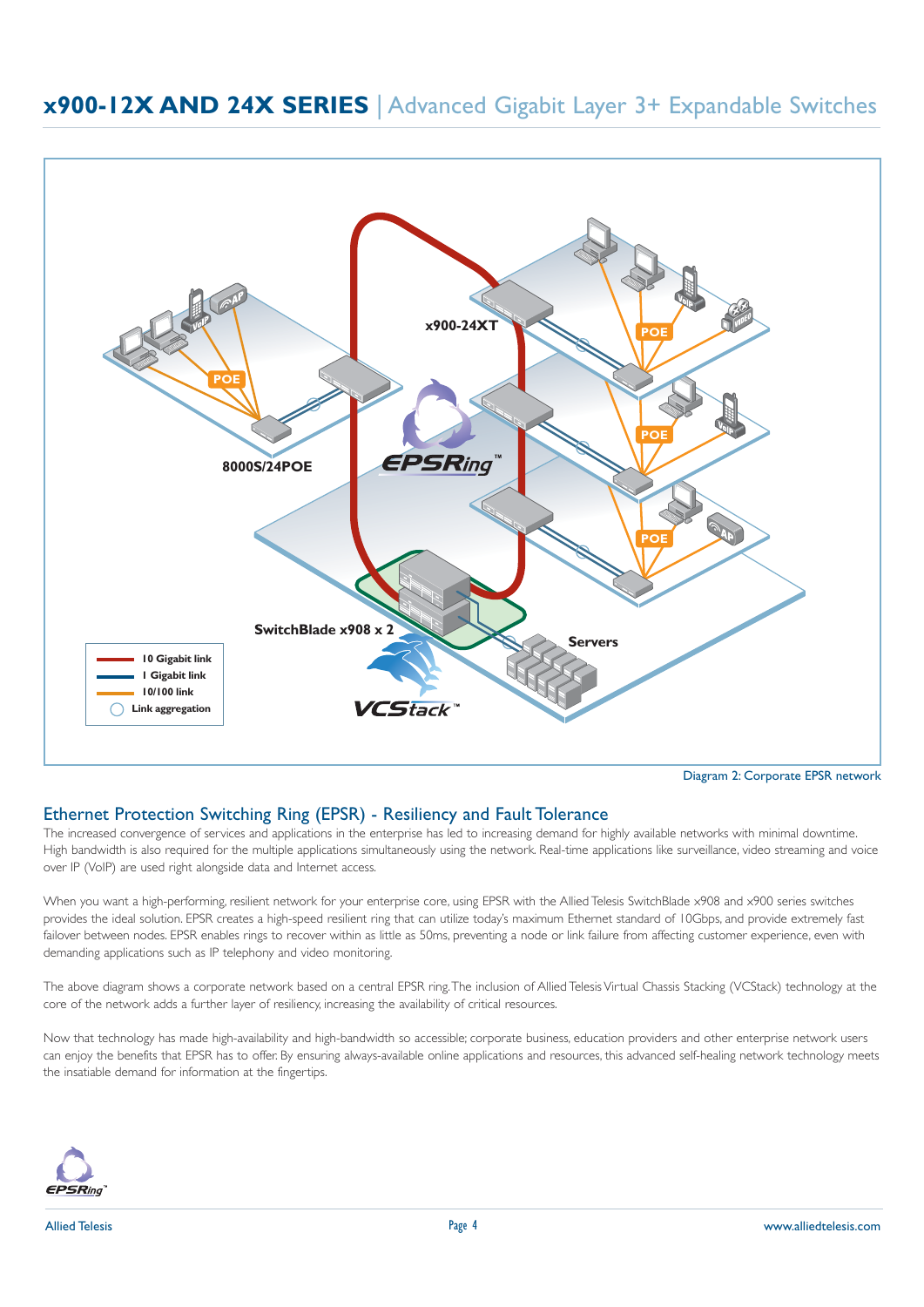### **The x900 12X and 24X Series:**

#### **x900-24XT**

2 x 60Gbps expansion bays 24 x 10/100/1000BASE-T (RJ-45) copper ports

#### **x900-24XT-N**

NEBS Compliant<sup>1</sup> 2 x 60Gbps expansion bays 24 x 10/100/1000BASE-T (RJ-45) copper ports

#### **x900-24XS**

2 x 60Gbps expansion bays 24 x 100/1000BASE-X SFP ports

#### **x900-12XT/S**

1 x 60Gbps expansion bay 12 x combo ports (10/100/1000BASE-T copper or SFP)

### **Performance**

- Forwarding Rate: x900-24X 71.4Mpps<sup>2</sup> x900-12XT/S 35.7Mpps<sup>3</sup>
- Extensive wire-speed traffic classification for ACLs and QoS
- Supports 10KB lumbo frame size for data center and server aggregation applications
- Wire-speed multicasting • Switching Fabric x900-24X 168Gbps x900-12XT/S 84Gbps
- Up to 256K IPv4 routes
- Up to 16K MAC addresses
- Up to 4K layer 2 multicast groups
- 4K layer 3 interfaces
- Up to 1K layer 3 IPv4 multicast groups
- $\bullet$  4K VI AN<sub>Is</sub>
- 512MB DDR SDRAM
- Separate packet buffer memory
- 64MB Flash Memory

### **Reliability**

### • MTBF

**x900-24X** With I PSU and I fan module: 93,700 hours With 2 PSUs: 249,400 hours (calculated using Telcordia SR-332 (Issue1, May 2001) at 25°C ambient operating

 temperature) **x900-12XT/S**

MTBF 103,000 hours

- Modular AlliedWare Plus operating system
	- The x900-24X switches feature dual hot-
	- swappable PSUs with  $1 + 1$  redundancy
	- Dual feed support a separate power circuit can feed each power supply providing extra reliability • Hot-swappable XEMs
	-
	- Full environmental monitoring of PSUs, fans, temperature and internal voltages, with SNMP traps to alert network managers in case of any failure

### **Power Characteristics**

- AC Voltage: 100 to 240V (+/-10% auto ranging)
- Frequency: 47 to 63Hz
- DC Voltage: : 40 to 60V

#### **Power Consumption x900-24X**

With I PSU and I fan module: 110 Watts (375 BTU/hr) With 2 PSUs and 2 XEM-1XP modules: 191 Watts (652 BTU/hr)

#### **x900-12XT/S**

 With 1 XEM-12: 104 Watts (355 BTU/hr) With no XEM: 68 Watts (232 BTU/hr)

### **Environmental Specifications**

- Operating Temperature Range: 0°C to 40°C (32°F to 104°F) Derated by 1°C per 305 Meters (1000ft)
- Storage Temperature Range: -30°C to 70°C (-13°F to 158°F)
- Operating Relative Humidity Range: 5% to 80% non-condensing
- Storage Relative Humidity Range: 5% to 95% non-condensing
- Altitude: 3,050 Meters maximum (10,000ft)

### **Expandability**

- 2 high speed 60Gbps expansion bays
- IPv6 routing option

### **Flexibility and compatibility**

- 60Gbps expansion bays supporting a choice of modules, including 1x 10GbE, 12 x 1GbE (SFP), and  $12 \times$  IGbE (R|45) for port flexibility and application versatility
- XEM modules also compatible with the SwitchBlade x908 Advanced Layer 3 modular switch
- Gigabit SFP ports will support any combination of 10/100/1000BASE-T, 100BASE-X, or 1000BASE-X SFPs 100BASE-FX, 100BASE-BX, 1000BASE-SX, 1000BASE-LX, 1000BASE-ZX or 1000BASE-ZX CWDM SFPs

### **Resiliency**

- STP, RSTP, MSTP (802.1s)
- Link Aggregation (802.3ad LACP)
- VRRP
- EPSR
- Stack two units with the XEM-STK

### **VLAN support**

- Supports 4096 VLANs
- VLAN Double Tagging

### **Security**

- Private VLANs, providing security and port isolation of multiple customers using the same VI AN
- Dynamic VLAN assignment
- NAC
	- 802.1x support

### **Quality of Service**

- Policy based QoS features
- Highly configurable traffic classification
- Extensive remarking capabilities, to fit in with any network's QoS scheme
- Control plane traffic prioritization
- Mixed scheduling, to support complex traffic queuing requirements
- 8 QoS queues per port
- Two-rate three-color (green, yellow, red) bandwidth metering, with burst sizes for improved TCP-IP bandwidth limiting performance and bandwidth resolution down to 1Kbps
- Low switching latency essential for Voice over IP (VoIP) and real-time streaming media applications

### **Management**

- Out of band 10/100/1000 Ethernet management port and console management port, both on the front panel for ease of access
- An SD memory card socket on the front panel, allowing software release files, configurations and other files to be stored for backup and distribution to other switches
- Port mirroring
- SSH and SNMPv3 for secure management
- RADIUS Authentication
- RMON (4 groups)

*<sup>1</sup> NEBS (Network Equipment Building System) is a series of safety and conformance standards applied to telecommunications equipment in North America.*

*<sup>2</sup> With two 12x1GbE expansion modules (SFP or RJ45) installed 3 With one 12x1GbE expansion module (SFP or RJ45) installed*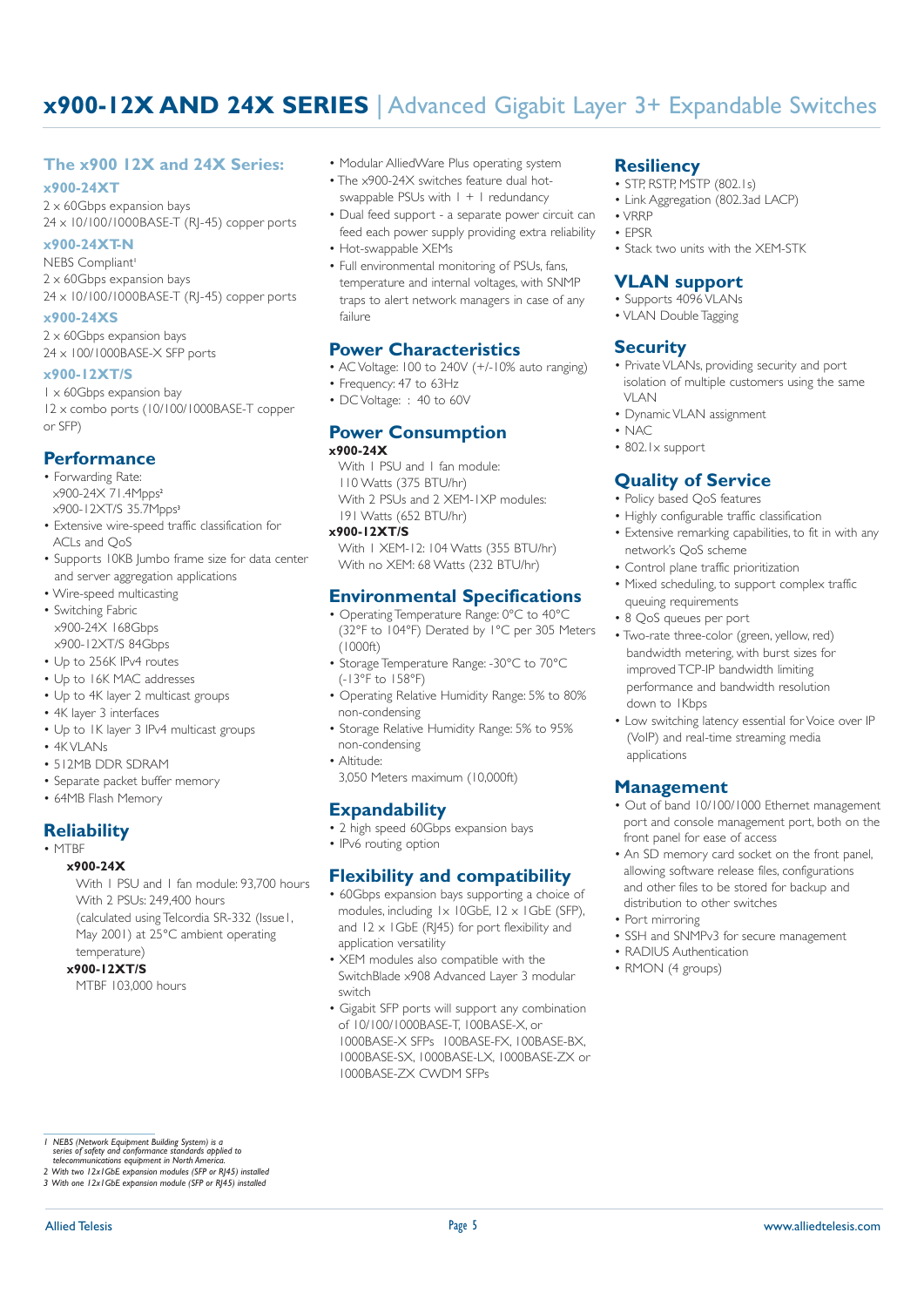### **Physical Dimensions**

| Model           | Height           | Width            | Depth | Mounting   |
|-----------------|------------------|------------------|-------|------------|
| $x900-24X$      | 44.5mm           | 440mm            | 440mm | <b>IRU</b> |
| $x900 - 12XT/S$ | 44.5mm           | 440mm            | 350mm | <b>IRU</b> |
| <b>XEM</b>      | 45 <sub>mm</sub> | 109mm            | 253mm | n/a        |
| <b>PSU</b>      | 40 <sub>mm</sub> | 84 <sub>mm</sub> | 299mm | n/a        |

#### **Weights**

| <b>Product</b> | Configuration                                                     | Weight            |
|----------------|-------------------------------------------------------------------|-------------------|
| $x900-24X$     | With I PSU and I fan module, unpackaged                           | 7.3 kg            |
|                | With I PSU and I fan module, packaged                             | 8.8 kg            |
|                | With 2 PSUs and 2 XEM-IXP modules, unpackaged<br>$9.3 \text{ kg}$ |                   |
|                | With 2 PSUs and 2 XEM-IXP modules, packaged                       | $10.8$ kg         |
| x900-12XT/S    | No XEM, unpackaged                                                | 5.3 kg            |
|                | No XEM, packaged                                                  | 7.9 kg            |
|                | With XEM-IXP, unpackaged                                          | 6 kg              |
|                | With XEM-IXP, packaged                                            | 8.6 kg            |
| AT-PWR01       | AC, unpackaged                                                    | I kg              |
|                | AC, packaged                                                      | $1.8$ kg          |
|                | DC, unpackaged                                                    | I kg              |
|                | DC, packaged                                                      | $1.5 \text{ kg}$  |
| AT-FAN01       | Unpackaged                                                        | $0.6$ kg          |
|                | Packaged                                                          | $1.4 \text{ kg}$  |
| <b>XEM</b>     | Unpackaged                                                        | 0.82 kg           |
|                | Packaged                                                          | $1.4 \text{ kg}$  |
| <b>PSU</b>     | Unpackaged                                                        | 1.32 kg           |
|                | Packaged with I cable                                             | 1.9 <sub>kg</sub> |

### **Electrical Approvals and Compliances**

EMC: EN55022 class A, FCC class A, VCCI class A Immunity: EN55024, EN61000-3-levels 2 (Harmonics), and 3 (Flicker) - AC models only NEBS: GR63, GR1089 level 3. x900-24XT-N and XEM-12S

#### **Safety**

Standards: UL60950-1, CAN/CSA-C22.2 No. 60950-1-03, EN60950-1, EN60825-1, AS/NZS 60950.1

Certification: UL, cUL, TUV

**Restrictions on Hazardous Substances (RoHS) Compliance** EU RoHS Compliant

#### **Country of Origin**

Singapore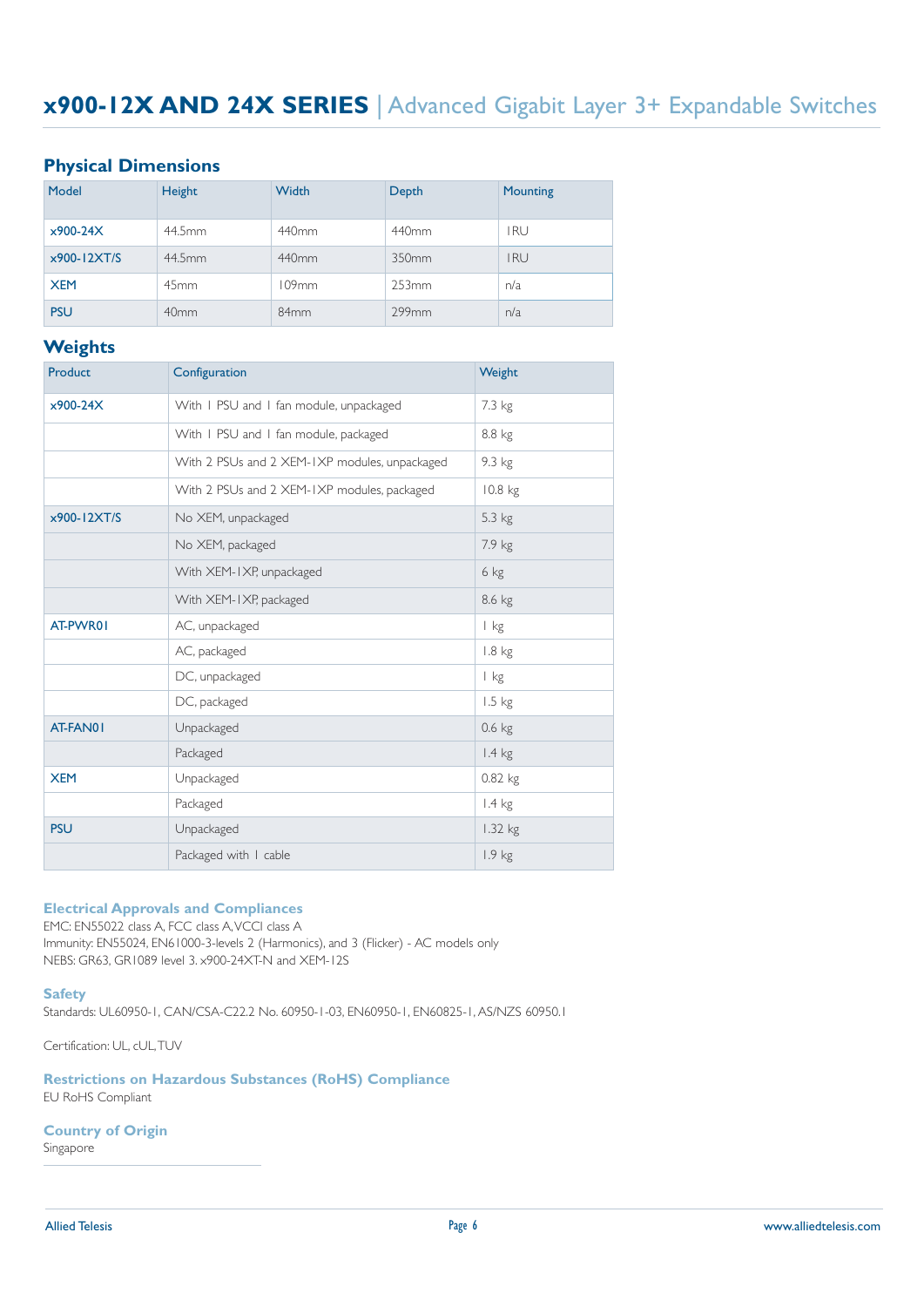#### **Standards and Protocols**

**AlliedWare Plus™ Operating System Version 5.3.1**

| <b>Authentication</b>         |                                              |
|-------------------------------|----------------------------------------------|
| RFC 1321                      | MD5 Message-Digest Algorithm                 |
| RFC 1828                      | IP Authentication using Keyed MD5            |
|                               | <b>Border Gateway Protocol (BGP)</b>         |
| <b>BGP</b> Dynamic Capability |                                              |
| <b>BGP</b> Graceful Restart   |                                              |
|                               | <b>BGP</b> Outbound Route Filtering          |
|                               | <b>Extended Communities Attribute</b>        |
| RFC 1771                      | Border Gateway Protocol 4 (BGP-4)            |
| RFC 1772                      | Application of the Border Gateway Protocol   |
|                               | in the Internet                              |
| RFC 1997                      | <b>BGP</b> Communities Attribute             |
| RFC 2385                      | Protection of BGP Sessions via the TCP MD5   |
|                               | Signature Option                             |
| <b>RFC 2439</b>               | <b>BGP</b> Route Flap Damping                |
| RFC 2796                      | BGP Route Reflection - An Alternative to Ful |
|                               | Mesh IBGP                                    |
| <b>RFC 2858</b>               | Multiprotocol Extensions for BGP-4           |
| <b>RFC 2918</b>               | Route Refresh Capability for BGP-4           |
| <b>RFC 3065</b>               | Autonomous System Confederations for BGP     |
| <b>RFC 3107</b>               | Carrying Label Information in BGP-4          |
| RFC 3392                      | Capabilities Advertisement with BGP-4        |
|                               |                                              |
|                               | <b>Diagnostic Tools</b>                      |
| BIST (Built-In Self Test)     |                                              |

to Full

#### Ping Polling Trace Route

#### **Encryption**

|                  | <b>FIPS 180-1</b> | Secure Hash Standard (SHA-1)          |
|------------------|-------------------|---------------------------------------|
| FIPS 186         |                   | Digital Signature Standard (RSA)      |
| <b>FIPS 46-3</b> |                   | Data Encryption Standard (DES & 3DES) |

#### **Ethernet**

| IEEE 802.2 Logical Link Control                             |
|-------------------------------------------------------------|
| IEEE 802.3 Ethernet CSMA/CD                                 |
| IEEE 802.3ab 1000BASE-T                                     |
| IEEE 802.3ad Link Aggregation (static & LACP-based dynamic) |
| IEEE 802.3ae 10 Gigabit Ethernet                            |
| IEEE 802.3u IOOBASE-T                                       |
| IEEE 802.3x Flow Control - Full Duplex Operation            |
| IEEE 802.3z Gigabit Ethernet                                |

#### **General Routing**

| Broadcast Forwarding |                                    |                                               |  |  |
|----------------------|------------------------------------|-----------------------------------------------|--|--|
|                      | ECMP Equal Cost Multi Path routing |                                               |  |  |
|                      |                                    | UDP Broadcast helper                          |  |  |
|                      | RFC 768                            | User Datagram Protocol (UDP)                  |  |  |
|                      | RFC 791                            | Internet Protocol (IP)                        |  |  |
|                      | RFC 792                            | Internet Control Message Protocol (ICMP)      |  |  |
|                      | RFC 793                            | Transmission Control Protocol (TCP)           |  |  |
|                      | RFC 826                            | Address Resolution Protocol (ARP)             |  |  |
|                      | <b>RFC 894</b>                     | Standard for the transmission of IP datagrams |  |  |
|                      |                                    | over Ethernet networks                        |  |  |
| RFC                  | 903                                | Reverse ARP                                   |  |  |

| RFC | 919             | <b>Broadcasting Internet Datagrams</b>                 |
|-----|-----------------|--------------------------------------------------------|
| RFC | 922             | Broadcasting Internet Datagrams in the                 |
|     |                 | presence of subnets                                    |
| RFC | 925             | Multi-LAN ARP                                          |
| RFC | 932             | Subnetwork addressing scheme                           |
|     | RFC 950         | Internet Standard Subnetting Procedure                 |
| RFC | 951             | Bootstrap Protocol (BootP) relay and server            |
|     | <b>RFC 1027</b> | Proxy ARP                                              |
|     | RFC 1035        | <b>DNS Client</b>                                      |
|     | <b>RFC 1042</b> | Standard for the transmission of IP                    |
|     |                 | datagrams over IEEE 802 networks                       |
|     | RFC 1071        | Computing the Internet checksum                        |
|     | RFC 1122        | Internet Host Requirements                             |
|     | RFC 1191        | Path MTU discovery                                     |
|     | RFC 1256        | ICMP Router Discovery Messages                         |
|     | <b>RFC 1518</b> | An Architecture for IP Address Allocation with<br>CIDR |
|     | RFC 1519        | Classless Inter-Domain Routing (CIDR)                  |
|     | <b>RFC 1542</b> | Clarifications & Extensions for the Bootstrap          |
|     |                 | Protocol                                               |
|     | RFC 1700        | Assigned Numbers                                       |
|     | <b>RFC 1812</b> | Requirements for IPv4 Routers                          |
|     | RFC 1918        | <b>IP</b> Addressing                                   |
|     | RFC 2131        | DHCP for IPv4                                          |
|     | <b>RFC 2132</b> | DHCP Options and BOOTP Vendor Extensions               |
|     | <b>RFC 2581</b> | <b>TCP Congestion Control</b>                          |
|     | RFC 3046        | DHCP Relay Agent Information Option (DHCP              |
|     |                 | Option 82)                                             |
|     | RFC 3232        | Assigned Numbers                                       |
|     | RFC 3993        | Subscriber-ID Suboption for DHCP Relay Agent           |
|     |                 | <b>Option</b>                                          |
|     |                 | <b>IPv6 Features</b>                                   |
|     | 6to4 Tunnelling |                                                        |
|     |                 | IPv4 and IPv6 Dual Stack                               |
|     |                 | IPv6 Management via Ping, TraceRoute, Telnet and SSH   |
|     |                 | Static Unicast Routes for IPv6                         |
|     | RFC 1886        | DNS Extensions to support IPv6                         |
|     | RFC 1887        | An Architecture for IPv6 Unicast Address               |
|     |                 | Allocation                                             |
|     | RFC 1981        | Path MTU Discovery for IPv6                            |
|     | <b>RFC 2460</b> | IPv6 specification                                     |
|     | <b>RFC 2461</b> | Neighbour Discovery for IPv6                           |
|     | RFC 2462        | IPv6 Stateless Address Autoconfiguration               |
|     | <b>RFC 2463</b> | ICMP <sub>v6</sub>                                     |
|     |                 | $\sim$ $\sim$ $\sim$                                   |

- RFC 2464 Transmission of IPv6 Packets over Ethernet Networks<br>RFC 2526 Reserved
- RFC 2526 Reserved IPv6 Subnet Anycast Addresses<br>RFC 2553 Basic Socket Interface Extensions for IP
- RFC 2553 Basic Socket Interface Extensions for IPv6<br>RFC 2711 IPv6 Router Alert Option
- IPv6 Router Alert Option
- RFC 2851 Textual Conversions for Internet Work
- Addresses<br>RFC 2893 Transition Transition Mechanisms for IPv6 Hosts and Routers
- RFC 3056 Connection of IPv6 Domains via IPv4 Clouds
- RFC 3484 Default Address Selection for IPv6
- RFC 3513 IPv6 Addressing Architecture
- RFC 3587 IPv6 Global Unicast Address Format
- RFC 4443 Internet Control Message Protocol (ICMPv6)

| <b>Management</b>    |                                                           |
|----------------------|-----------------------------------------------------------|
| AT Enterprise MIB    |                                                           |
|                      | Control Plane Prioritisation                              |
| <b>SNMP Traps</b>    |                                                           |
| <b>RFC 1155</b>      | Structure and Identification of Management                |
|                      | Information for TCP/IP-based Internets                    |
| <b>RFC 1157</b>      | Simple Network Management Protocol (SNMP)                 |
| <b>RFC 1212</b>      | Concise MIB definitions                                   |
| <b>RFC 1213</b>      | MIB for Network Management of TCP/                        |
|                      | IP-based internets: MIB-II                                |
| RFC 1215             | Convention for defining traps for use with                |
|                      | the SNMP                                                  |
| <b>RFC 1227</b>      | SNMP MUX protocol and MIB                                 |
| <b>RFC 1239</b>      | Standard MIB                                              |
| RFC 1493             | <b>Bridge MIB</b>                                         |
| <b>RFC 2011</b>      | SNMPv2 MIB for IP using SMIv2                             |
| <b>RFC 2012</b>      | SNMPv2 MIB for TCP using SMIv2                            |
| RFC 2013             | SNMPv2 MIB for UDP using SMIv2                            |
| RFC 2096             | IP Forwarding Table MIB                                   |
| RFC 2574             | User-based Security Model (USM) for SNMPv3                |
| <b>RFC 2575</b>      | View-based Access Control Model (VACM) for                |
|                      | <b>SNMP</b>                                               |
| <b>RFC 2674</b>      | Definitions of Managed Objects for Bridges                |
|                      | with Traffic Classes, Multicast Filtering and             |
|                      | Virtual LAN Extensions (VLAN)                             |
| <b>RFC 2741</b>      | Agent Extensibility (AgentX) Protocol                     |
| <b>RFC 2790</b>      | Host MIB                                                  |
| <b>RFC 2819</b>      | RMON MIB                                                  |
| RFC 2863             | Interfaces Group MIB                                      |
| RFC 3164             | Syslog Protocol                                           |
| <b>RFC 3412</b>      | Message Processing and Dispatching for the<br><b>SNMP</b> |
| <b>RFC 3413</b>      | <b>SNMP</b> Applications                                  |
| <b>RFC 3418</b>      | MIB for SNMP                                              |
| RFC 3635             | Definitions of Managed Objects for the Ethernet-          |
|                      | like Interface Types                                      |
| RFC 3636             | IEEE 802.3 MAU MIB                                        |
| <b>RFC 4188</b>      | Definitions of Managed Objects for Bridges                |
| <b>RFC 4318</b>      | Definitions of Managed Objects for Bridges                |
|                      | with RSTP                                                 |
| <b>RFC 4560</b>      | Definitions of Managed Objects for Remote                 |
|                      | Ping, TraceRoute, and Lookup operations                   |
|                      | <b>Multicast Support</b>                                  |
|                      | Bootstrap Router for PIM-SM                               |
| <b>IGMP Proxy</b>    |                                                           |
| <b>IGMP</b> Snooping |                                                           |
|                      | MLD Snooping (v1 and v2)                                  |
|                      | RFC 1112 Host extensions for IP multicasting              |
|                      | RFC 2236 Internet Group Management Protocol v2 (IGMPv2)   |
| RFC 2362 PIM-SM      |                                                           |
| <b>DEC STIP</b>      |                                                           |

- RFC 2715 Interoperability Rules for Multicast Routing Protocols<br>IGMPv3
- RFC 3376
- RFC 3973 PIM-DM
- RFC 4541 IGMP & MLD snooping switches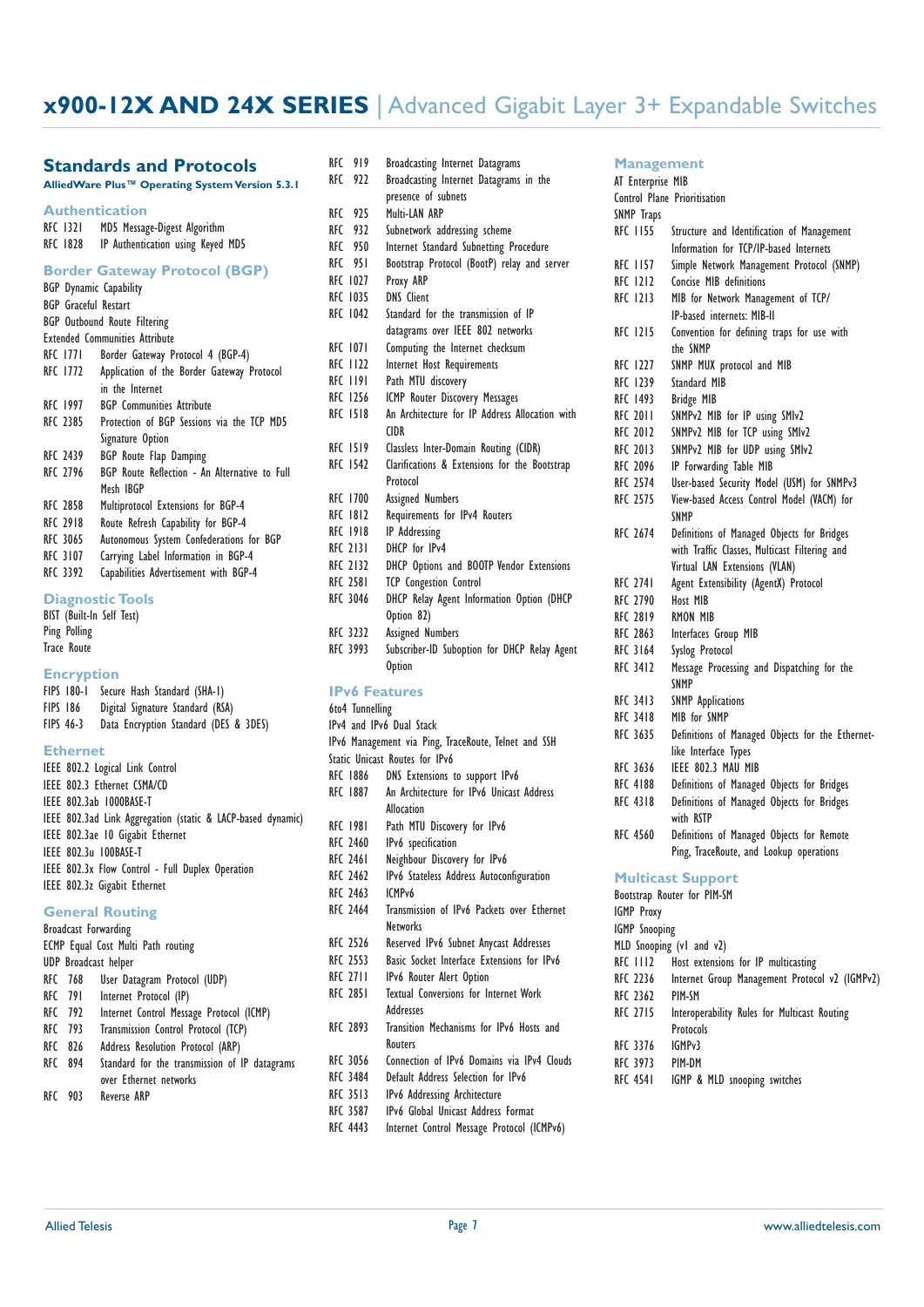#### **Open Shortest Path First (OSPF)**

Graceful OSPF Restart OSPF Link-local Signaling OSPF MD5 Authentication OSPF Restart Signaling OSPF TE Extensions Out-of-band LSDB Resync RFC 1245 OSPF protocol analysis RFC 1246 Experience with the OSPF protocol RFC 1370 Applicability Statement for OSPF<br>RFC 1765 OSPF Database Overflow OSPF Database Overflow RFC 2328 OSPFv2 RFC 2370 OSPF Opaque LSA Option RFC 3101 OSPF Not-So-Stubby Area (NSSA) Option RFC 3509 Alternative Implementations of OSPF Area Border Routers

## **Quality of Service**

|                 | <b>ACLs Access Control Lists</b>             |
|-----------------|----------------------------------------------|
|                 | IEEE 802.1p Priority Tagging                 |
| <b>RFC 2211</b> | Specification of the Controlled-Load Network |
|                 | <b>Element Service</b>                       |
| <b>RFC 2474</b> | DiffServ Precedence for 8 queues/port        |
| <b>RFC 2475</b> | DiffServ Architecture                        |
| <b>RFC 2597</b> | DiffServ Assured Forwarding (AF)             |
| <b>RFC 2697</b> | A Single-Rate Three-Color Marker             |
| <b>RFC 2698</b> | A Two-Rate Three-Color Marker                |
| <b>RFC 3246</b> | DiffServ Expedited Forwarding (EF)           |
|                 |                                              |

#### **Resiliency Features**

Dynamic Link Failover Ethernet Protection Switched Rings (EPSR) Loop Protection - Loop Detection Loop Protection - Thrash Limiting STP Root Guard IEEE 802.1D Spanning Tree Protocol (STP) - MAC Bridges IEEE 802.1s Multiple Spanning Tree Protocol (MSTP) IEEE 802.1t - 2001 802.1D maintenance IEEE 802.1w - 2001 Rapid Spanning Tree Protocol (RSTP) RFC 3768 Virtual Router Redundancy Protocol (VRRP)

#### **Routing Protocols**

| Route Maps      |                                               |
|-----------------|-----------------------------------------------|
|                 | Route Redistribution (OSPF, BGP, RIP)         |
| RFC 1058        | Routing Information Protocol (RIP)            |
| <b>RFC 2080</b> | RIPng for IPv6                                |
| <b>RFC 2081</b> | <b>RIPng Protocol Applicability Statement</b> |
| <b>RFC 2082</b> | RIP-2 MD5 Authentication                      |
| RFC 2453        | RIP <sub>v2</sub>                             |

### **Security Features**

| Security reatures                                               |
|-----------------------------------------------------------------|
| <b>BPDU Protection</b>                                          |
| Dynamic VLAN Assignment                                         |
| Guest VLAN support (IEEE 802.1x)                                |
| IEEE 802.1x Port Based Network Access Control                   |
| IEEE 802.1x Authentication protocols (TLS, TTLS, PEAP & MD5)    |
| IEEE 802.1x Multi Supplicant authentication                     |
| MAC-based authentication                                        |
| Port Security                                                   |
| SSH Remote Login                                                |
| SSLv2                                                           |
| SSLv3                                                           |
| Web-based Authentication                                        |
| RFC 2246 TLS Protocol v1.0                                      |
| RFC 2865 RADIUS                                                 |
| RFC 2866<br><b>RADIUS Accounting</b>                            |
| RFC 2868<br>RADIUS Attributes for Tunnel Protocol Support       |
| RFC 3546<br>Transport Layer Security (TLS) Extensions           |
| RFC 3748<br>PPP Extensible Authentication Protocol (EAP)        |
| RFC 4251<br>Secure Shell (SSHv2) Protocol Architecture          |
| Secure Shell (SSHy)) Authentication Protocol<br><b>RFC 4757</b> |

#### RFC 4252 Secure Shell (SSHv2) Authentication Protocol RFC 4253 Secure Shell (SSHv2) Transport Layer Protocol

RFC 4254 Secure Shell (SSHv2) Connection Protocol

#### **Services** SCP Secure Com

| <b>SCP Secure Lopy</b> |                                                  |
|------------------------|--------------------------------------------------|
| <b>RFC 854</b>         | Telnet protocol specification                    |
| <b>RFC 855</b>         | <b>Telnet Option Specifications</b>              |
| RFC 857                | <b>Telnet Echo Option</b>                        |
| <b>RFC 858</b>         | Telnet Suppress Go Ahead Option                  |
| <b>RFC 1091</b>        | Telnet terminal-type option                      |
| <b>RFC 1305</b>        | NTP <sub>v</sub> 3                               |
| <b>RFC 1350</b>        | Trivial File Transfer Protocol (TFTP)            |
| <b>RFC 1985</b>        | <b>SMTP Service Extension</b>                    |
| <b>RFC 2049</b>        | MIME                                             |
| <b>RFC 2554</b>        | <b>SMTP</b> Service Extension for Authentication |
| <b>RFC 2616</b>        | Hypertext Transfer Protocol - HTTP/1.1           |
| <b>RFC 2821</b>        | Simple Mail Transfer Protocol (SMTP)             |
|                        |                                                  |

#### RFC 2822 Internet Message Format

### **User Interface Features**

Event-based Triggers Graphical User Interface (GUI) Industry-standard CLI with built-in Help Powerful CLI scripting tool

### **VLAN Support**

Private VLANs IEEE 802.1ad VLAN double tagging (Q-in-Q) IEEE 802.1Q Virtual LANs IEEE 802.1v VLAN classification by protocol & port IEEE 802.3ac VLAN tagging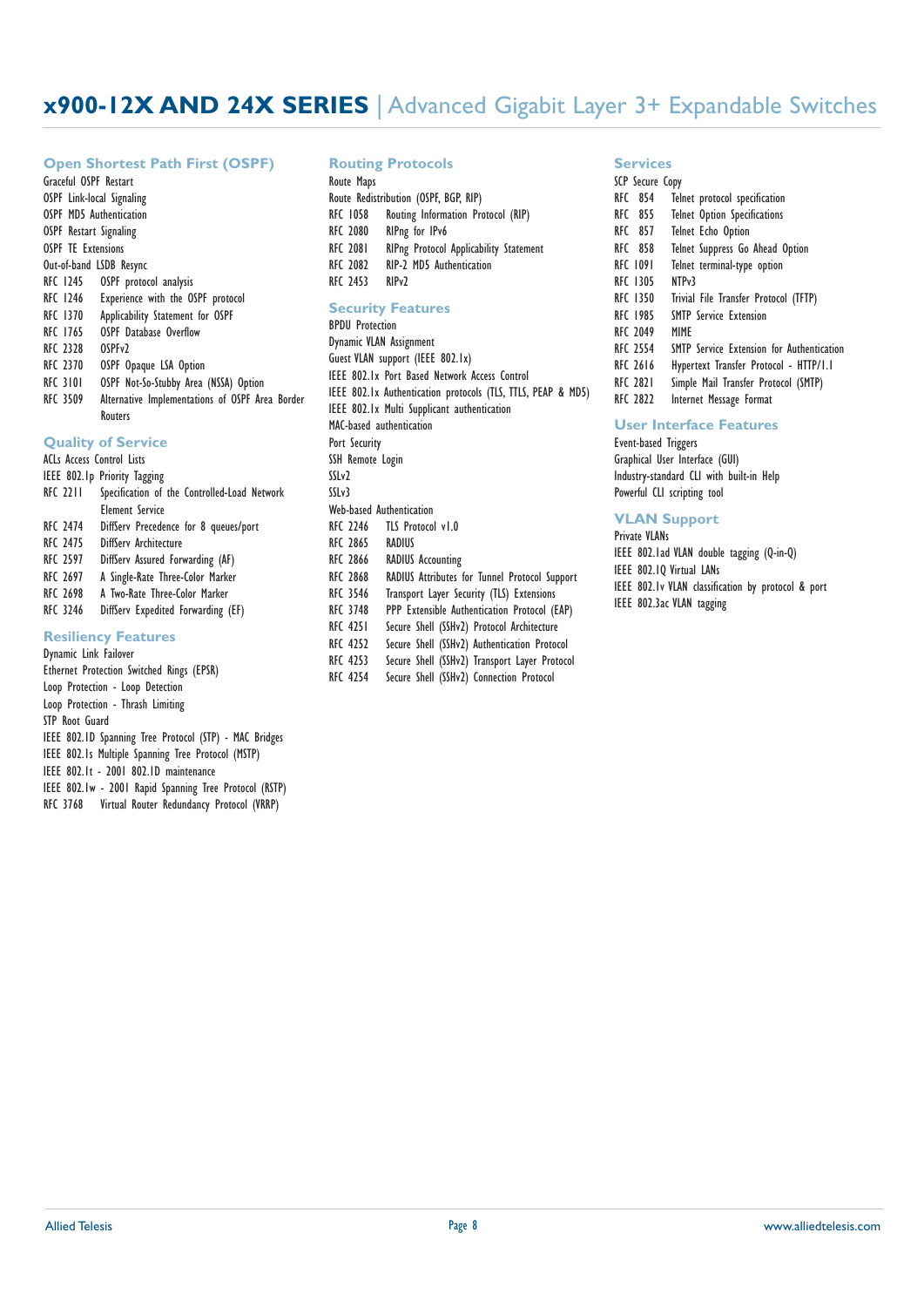#### **Ordering Information**

| Product                 | <b>Description</b>                                                                                                                                    |
|-------------------------|-------------------------------------------------------------------------------------------------------------------------------------------------------|
| AT-x900-24XT            | Advanced Gigabit Layer 3+ Expandable Switch<br>2 x High Speed Expansion Bays +<br>24 x 10/100/1000BASE-T (RJ-45) ports                                |
| AT-x900-24XT-N          | NEBS Compliant Advanced Gigabit Layer 3+ Expandable Switch<br>2 x High Speed Expansion Bays +<br>24 x 10/100/1000BASE-T (RJ-45) ports                 |
| AT-x900-24XS            | Advanced Gigabit Layer 3+ Expandable Switch<br>2 x High Speed Expansion Bays +<br>24 x 100/1000BASE-X SFP ports                                       |
| AT-x900-12XT/S          | Advanced Gigabit Layer 3+ Expandable Switch<br>1 x High Speed Expansion Bay + 12 x combo ports (10/100/1000BASE-T<br>copper or SFP)<br>I fixed AC PSU |
| AT-PWR01                | Hot-swappable load-sharing power supply                                                                                                               |
| AT-FAN01                | Fan only module                                                                                                                                       |
| AT-XEM-IXP              | I x 10GbE (XFP)                                                                                                                                       |
| AT-XFM-12S              | NEBS compliant<br>12 x 100/1000BASE-X SFP ports                                                                                                       |
| AT-XEM-12T              | 12 x 10/100/1000BASE-T (RJ-45) ports                                                                                                                  |
| AT-XEM-STK <sup>4</sup> | 2 x stacking ports                                                                                                                                    |
| AT-XEM-STK-CBL0.5       | Half meter stacking cable                                                                                                                             |
| AT-XEM-STK-CBL2.0       | Two meter stacking cable                                                                                                                              |

**Key**

Where  $xx = 00$  or 60 for all power cords 20 for no power cord 80 for 48V DC power supply

Where  $zz = 10$  for U.S. power cord 20 for no power cord 30 for U.K. power cord 40 for Asia/Pacific power cord 50 for European power cord 80 for 48V DC power supply

*4 The XEM-STK ships with no stacking cables.*